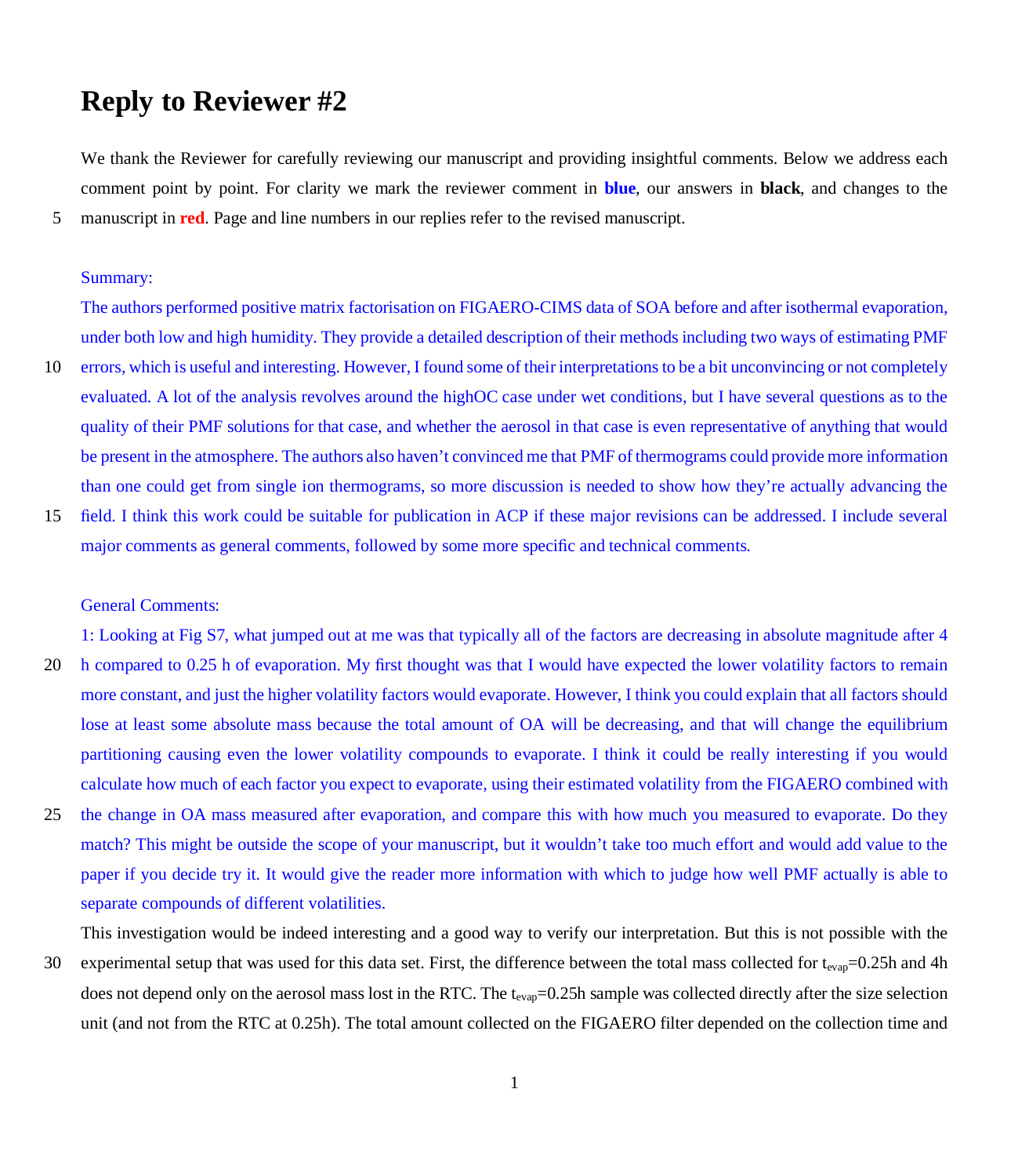the particle concentration in the sample flow. This concentration was  $4 - 10$  times higher than reached in the RTC after filling. For the t<sub>evap</sub>=4h samples, the collected mass depended on the aerosol mass filled into the RTC (which was different for the

- 35 different aerosol types) and how much was lost due to evaporation, wall losses and sampling from the RTC before collection. Second note that there is no equilibrium partitioning inside the RTC as the stainless-steel walls, in practice, act as perfect sinks for the evaporating compounds. This ensures that there is no build-up of organic vapours in the gas phase that would limit the particle evaporation. These experiments were designed to provide optimal input data for process modelling. For future investigations we will consider designing experiments to obtain the data needed to directly investigate the particle mass losses
- 40 as the reviewer suggests.

2: Following up on my previous comment, one piece of information you've given the reader with which to judge the ability of PMF to separate compounds of different volatilities is table 2, the T\_max values for each factor for each experiment. In addition, you've described in the abstract page 1 line 29 how "Thus, the factors identified with PMF could be interpreted as 45 volatility classes." However, I would expect that if PMF is truly separating compounds of similar volatilities into each factor, that the factor would maintain roughly constant T\_max (and roughly constant desorption shape) for each of the dry and wet experiments at both evaporation times. I would say that your factors for the lowOC and mediumOC cases maintain roughly the same T\_max and shape across all wet/dry and 0.25,4 h cases. The only thing that changes is the magnitudes of the factors. This appears to be supporting evidence of the argument that PMF is separating compounds successfully by volatility. But for

- 50 the highOC case, it doesn't appear to be successfully separating the volatility factors. The T\_max for most of the factors changes substantially between dry and wet cases and after evaporation. This suggests to me that the factors are somewhat blended together. Another thing that leads me to that conclusion is that a lot of the mass gets shifted to the background HB1 factor during the wet,4h case, whereas the HB1 factor was much lower during other highOC cases. A background factor shouldn't change like that from case to case. I don't doubt that it is likely to be aqueous chemistry causing these changes in
- 55 the PMF factors, but you haven't convinced me that PMF is giving you real and useful information about the process, particularly for the highOC/wet case which you're using as evidence of aqueous chemical changes. Maybe you need to revisit your PMF methods and see if you can find a 'better' solution, otherwise please explain your interpretation of the chosen factors in context of the points I've raised here.

The fact that the  $T_{\text{max}}$  values are changing together with the appearance of a "new" factor (HWET) is the strongest argument 60 that there are additional processes at work apart from simple isothermal evaporation. Each V-type factor consists of a large number of compounds with similar (but not identical) volatility. In the low- and mediumOC cases, the volatility of the compounds in each V-type factor are similar enough that most of them are affected in a similar fashion by the isothermal evaporation. I.e., a similar fraction of all constituents of a volatile V-type factor evaporate, thus not changing the overall shape and  $T_{\text{max}}$  value of the factor. (If the grouping of a factor would be too wide (i.e., covering a too broad  $C^*$  range), isothermal

65 evaporation would result in a change in shape and  $T_{\text{max}}$  as the more volatile compounds in a factor would have evaporate more than the less volatile ones.) In the highOC case, not all compounds in the volatile factors participate in aqueous phase chemical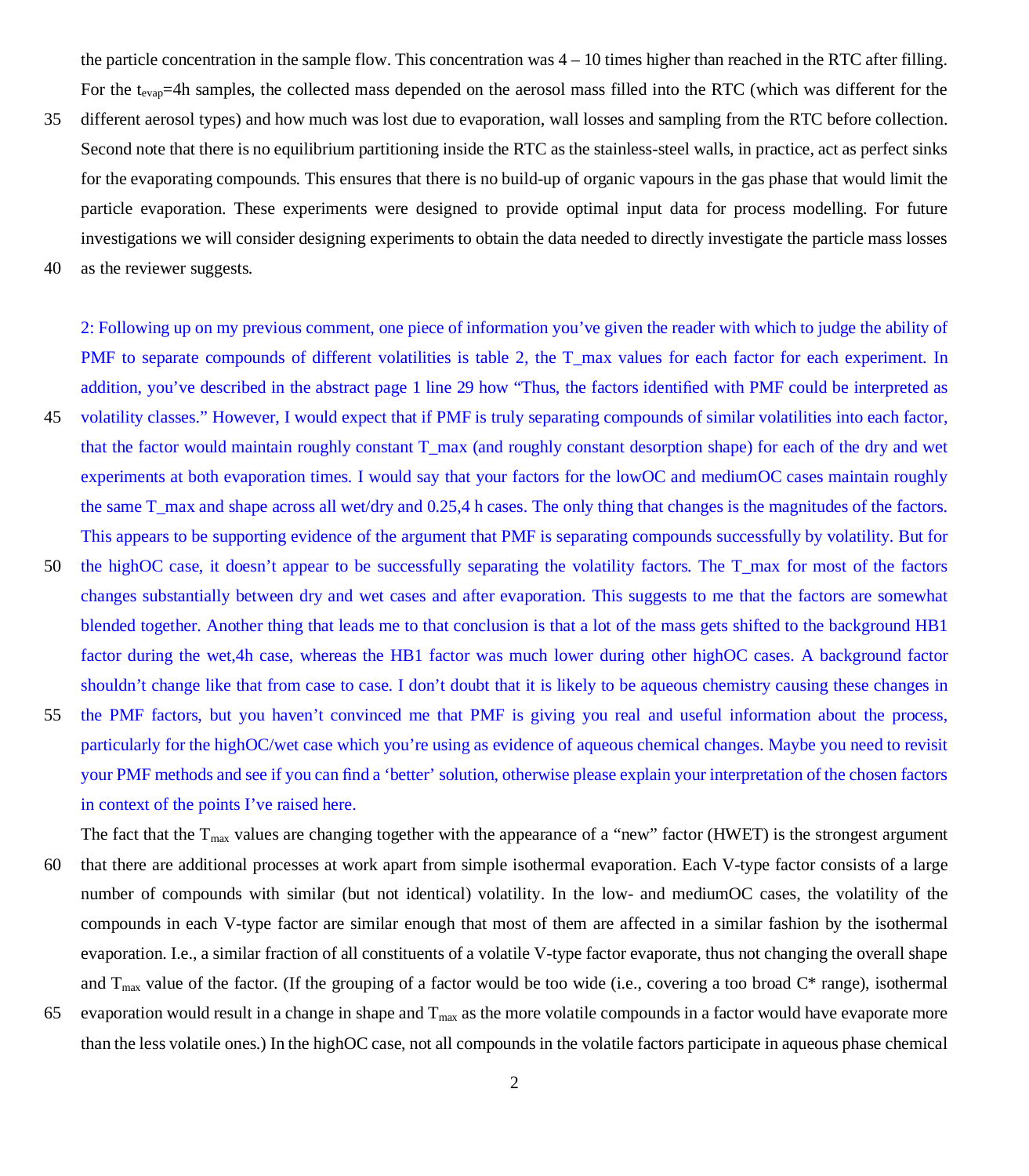processes. This will contribute to changes in the shape of the factor profiles of v-type factors and possibly their Tmax values. It seems that slightly more volatile compounds in each V-type factor (those at slightly lower T<sub>desorp</sub>) are affected more by the aqueous phase.

70 Regarding the apparent strong increase of HB1 in the wet,  $t_{evap} = 4h$  we need to correct the perception of the reviewer. The change in y-axis scaling in Figure 7 is mainly causing this. We have added a note about the different y-axis scaling to the figure description of Figures 5-7 in the main manuscript and S 4 - S 6 and SI material to prevent this misconcenption to happen to future readers.

In Figure R2\_1 below, we show the temperature profiles of HB1 for all highOC samples and the blank measurement. The

- 75 absolute values for all samples are within the same range. This suggests that the "source" for this factor is the instrument itself as the amounts of particular mass collected on the filter in these 5 cases were very different. There is a decrease of the profile between ~50 and 120 °C which is not there for the wet, t<sub>evap</sub> = 4h and the blank sample. This can be interpreted as part of the background not being separated from the main signal (or factors "blended together"). This is most likely caused by the main factors being so much stronger than the background in that part of the data. Similar behaviour (a dip in the B factor) was also
- 80 observed some of the in the low- and mediumOC case, but there the effect was not as pronounced has in the highOC case. This can be interpreted as short coming of the PMF method. Some adjusting of the error matrix may help with this. With the used CNerror scheme a relatively higher importance was assigned to strong signals in their peaks.



Figure R2\_1: Factor profile of HB1 for all highOC samples.

85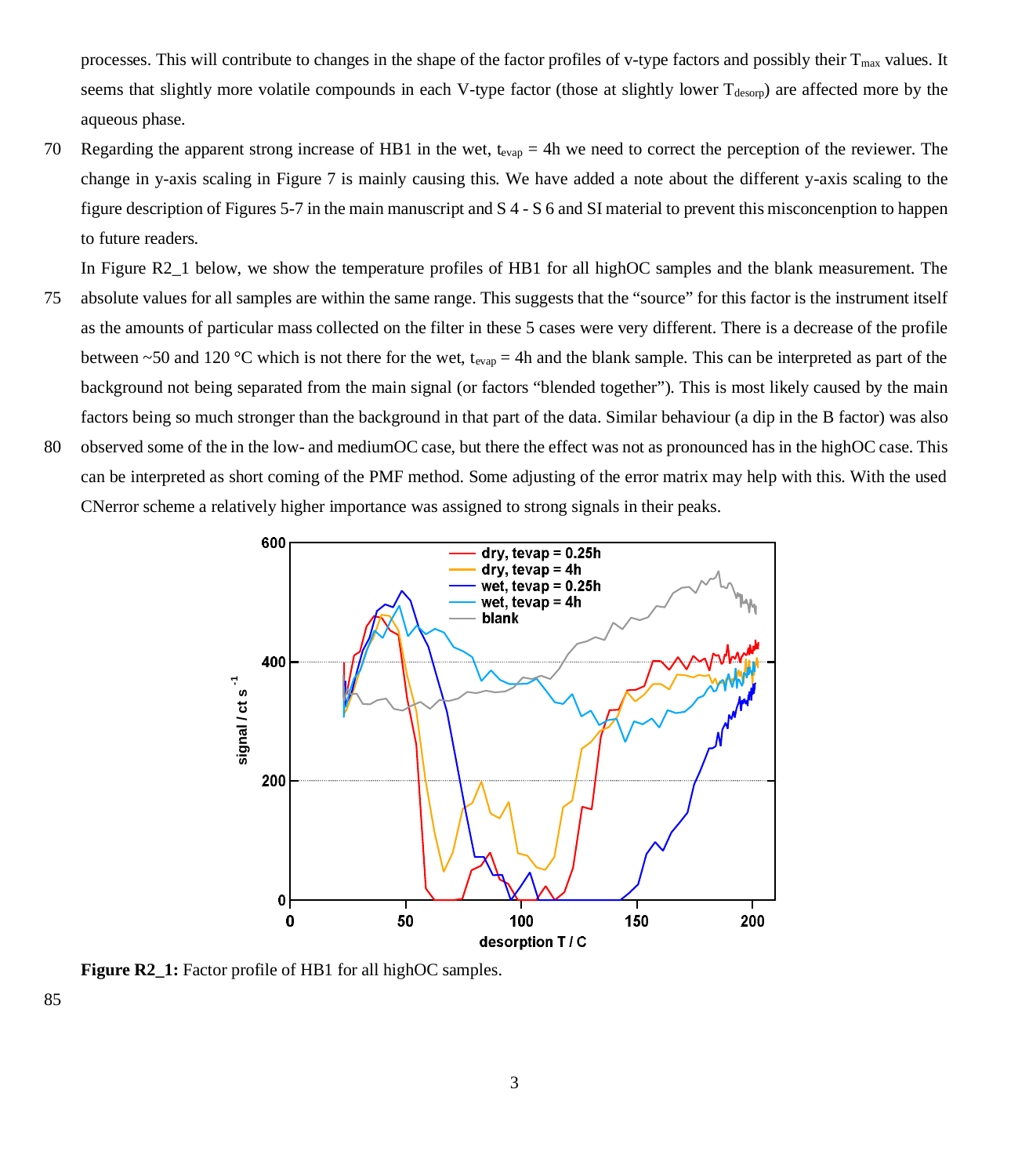3: You have demonstrated that PMF can be useful for pulling out background/contamination signals from thermograms, and also that higher volatility factors evaporate preferentially over lower volatility factors (though you could also say the same using just T\_max of total signal). But, I'm not sure I see much discussion of which scientific insights you're gaining by doing PMF on thermograms. E.g., PMF on aerosol mass spectrometer (AMS) data can be used for general source apportionment. All

- 90 of your aerosol comes from the same source in this particular experiment, but is there any information gained through PMF that could indicate anything about the aerosol formation/evaporation process? Are there factors that can be used as tracers for aqueous chemistry, that could be searched for in ambient datasets? Please expand on how you are making specific scientific advances using thermogram PMF that we can't get using other non-PMF methods.
- Thermal decomposition in FIGAERO is one of the major problems of the method when the aim is to identify the detailed 95 composition or volatility of the compounds. One major output of the PMF analysis which is not accessible from simple analysis of the thermograms is the contribution of thermal decomposition to the overall signal. Without PMF, we can only speculate that a broader peak, a shoulder, or a tail is caused by thermal decomposition of larger compounds. Especially broadening may also be cause by instrument artefacts. Schobesberger et al. (2018) use a modelling approach to capture the contribution of "reversible oligomers" (i.e. thermally decomposing compounds) on an ion by ion basis. But there estimates for several physical
- 100 parameters (e.g. enthalpy of evaporation) are needed for each ion. PMF does not need any such assumptions to identify that fraction of a single ion thermogram that stems most likely from thermal decomposition. Knowing about the thermal decomposition is extremely important when using data from FIGAERO-CIMS (or any other instrument involving treatment at elevated temperatures) with sum formula based parametrisation (e.g. DeRieux et al., 2018; Li et al., 2016) or for modelling applications. The companion paper (Tikkanen et al., 2019) shows an example of how the output of this type of PMF analysis 105 can be combined with detailed process modelling.
	- We cannot provide a simple tracer for aqueous phase chemistry in the atmosphere as this dataset was limited to a-pinene SOA formed under specific conditions. But the PMF analysis directly revealed the presence of aqueous phase chemistry in the highOC case and identified the ions affected by the process. In the original analysis of the data (Buchholz et al., 2019), we had to combine multiple features in the dataset that just "did not add up" (e.g. very little change in apparent volatility from
- 110 isothermal evaporation but a strong change in the thermograms) and then manually inspect hundreds of single ion thermograms to realise that besides the simple isothermal evaporation there was a different process dominating the composition changes in the high OC case.

The next step with this method is clearly the application to ambient datasets. First, preliminary results are suggesting that the PMF analysis does separate different ambient sources for the SOA and provides valuable insights into the volatility of those

115 sources.

We expanded the discussion in the conclusion part including more information on how the presented method improves the interpretation of FIGAERO-CIMS measurements and thus increases our understanding of the aerosol composition.

To maintain the context of these additions, we provide here the full paragraph from the Conclusion section highlighting the additions in **bold.**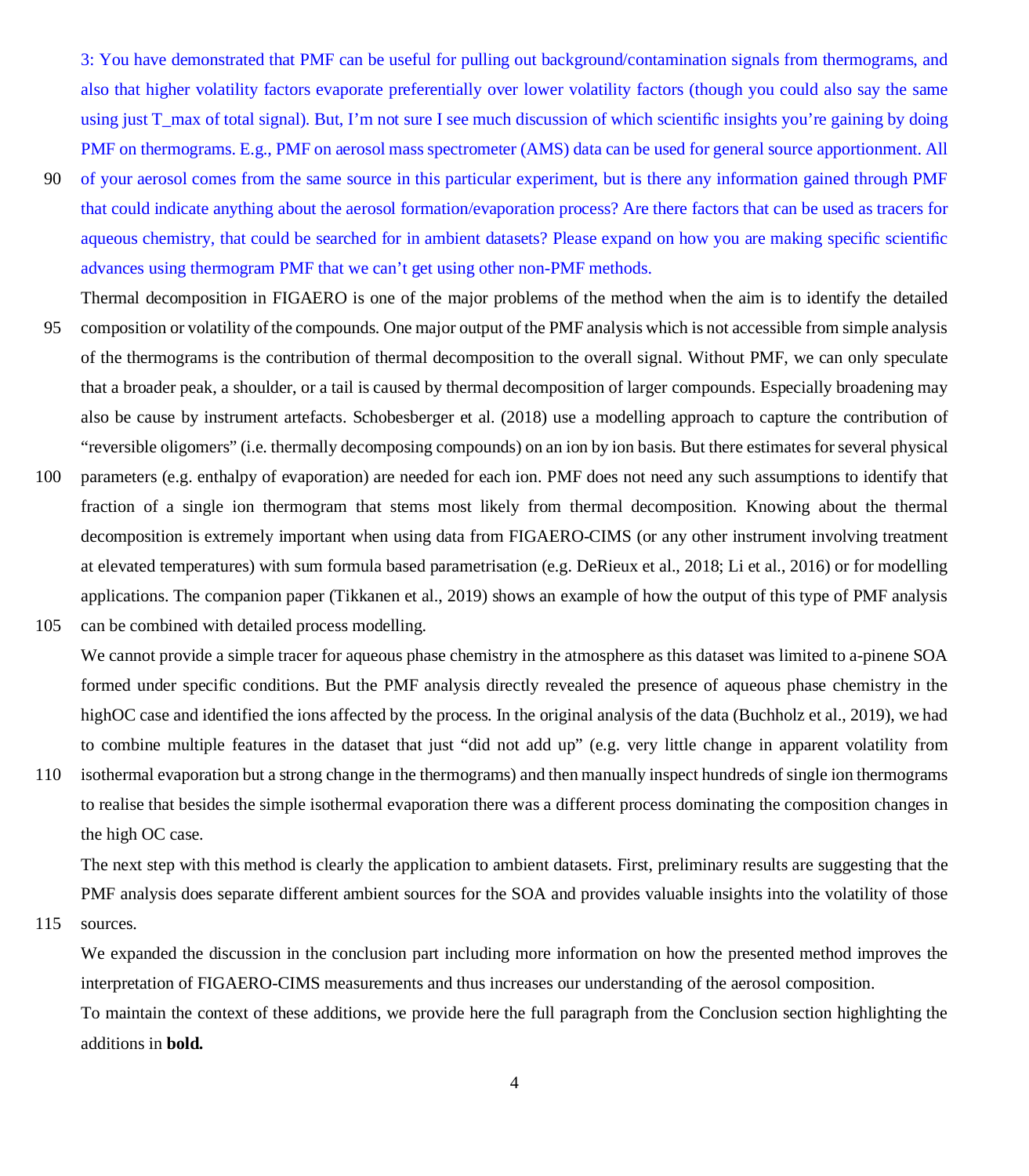- 120 PMF was able to separate the measured signal of each ion into instrument background, contamination, and collected aerosol mass. This separation worked even if no filter blank data was added to the datasets. However, adding filter blank measurements to the dataset simplified the identification of background factors. Identifying background factors in this way instead of simply subtracting periodically taken filter blank measurements is especially helpful, if an insufficient number of filter blank measurements were collected or if the background changed between filter blank samples. **Being able to determine the actual**
- 125 **contribution of background compounds becomes even more important for low concentration measurements (i.e., low collected sample mass on the FIGAERO filter). The shape of the combined thermogram of the background may significantly alter the overall shape of the thermogram (e.g., shift the Tmax value) and thus change the interpretation of the volatility of the collected aerosol.**

The collected aerosol mass signal part was separated into (mostly) direct desorption factors (i.e., volatility classes) and thermal 130 decomposition factors. Thermal decomposition became the dominant process for many low  $M_w$  ions observed at temperatures above 120 °C. Then the observed "desorption" temperatures are actually the decomposition temperatures and thus give an upper limit for the true volatility of the parent compounds. This shows again that FIGAERO-CIMS measurements may overestimate the volatility of aerosol particles based on parameterisation of the overall composition but also on desorption temperatures as described by some previous studies (Lopez-Hilfiker et al., 2016; Schobesberger et al., 2018; Stark et al., 2017).

135 **The knowledge about the contribution of thermal decomposition to a thermogram measurement obtained with the PMF method presented here can be used e.g. to improve the input into process models. An example for such an application is presented in Tikkanen et al. (2019).**

For each SOA type (i.e.,  $\alpha$ -pinene SOA of different oxidative age) 5 main volatility classes were identified in the chosen PMF solution. Isothermal evaporation prior to sampling with FIGAERO-CIMS systematically removed the more volatile factors

- 140 with  $T_{\text{max}}$  values corresponding to SVOCs. Low  $M_w$  compounds remaining in the particles after evaporation were attributed to low volatility factors indicating that they most likely were products of thermal decomposition above  $\sim$ 100 °C. However, between ~100 and 120 °C thermal decomposition was still a minor process. In the highOC case, the aqueous phase chemistry occurring under wet conditions was captured by introducing a new factor and shifts in  $T_{\text{max}}$  for other factors. Both the educts and products (or thermal decomposition products of them) could be identified. This highlights how PMF analysis can help 145 with identifying processes in the particle phase.
- **The highOC SOA in our study may not be representative of ambient SOA of the same OC ratio as it was formed under extremely strong oxidation conditions in an OFR. But the type of compounds affected by aqueous phase chemistry (i.e., organic compounds containing (hydro)peroxides or other functional groups which easily hydrolyse and then continue to react) are not unique to OFR reactors. One formation path of compounds containing several hydroperoxyl or**
- 150 **peroxiacid groups is the auto-oxidation of terpenes in the gas-phase leading to highly oxygenated material (HOM) (Bianchi et al., 2019; Ehn et al., 2014). These compounds play an important role in particle growth and detected more and more in ambient measurements (Lee et al., 2018; Mohr et al., 2017). Another compound class which is possibly susceptible to hydrolysis is organo-nitrates (which did not occur in our study due to the experiment design). Thus,**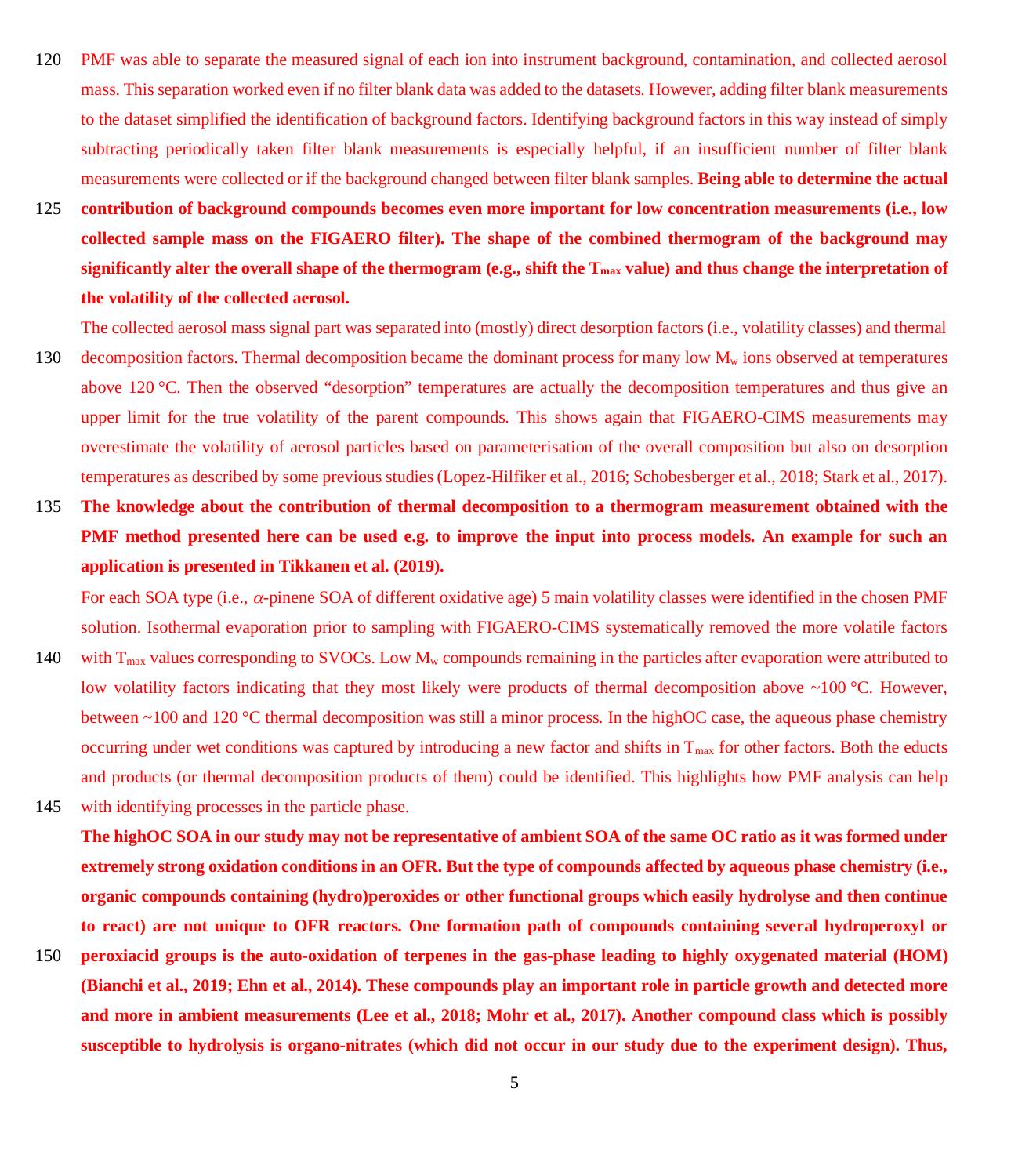**ambient aerosol will probably not show as clear signs of aqueous phase chemistry as our high OC case, but it is very**

155 **likely that such processes occur to some degree and may be detected with the PMF analysis of FIGAERO thermogram data.**

The example ions shown in Figure 9 highlight how important it is to allow a single ion to contribute to more than one class/factor when analysing FIGAERO-CIMS data. Clustering techniques, as for example described by Koss et al. (2019) or

- 160 Li et al. (2019), which assign each detected ion/composition to a single cluster, are incapable of capturing such a behaviour, i.e., the shift of  $T_{\text{max}}$  between two measured thermograms due to the selective removal of some of the isomers/thermal decomposition products. For the investigated dataset, we artificially removed the volatile fraction at a set ion composition with the prior isothermal evaporation. However, as the composition of ambient aerosol changes with time, e.g. by changes in the gas-particle partitioning or due to aging processes, the ratio between different isomers or the educts for thermal decomposition 165 will change causing similar features in single ion thermograms of FIGAERO-CIMS data.
- **Preliminary tests with a dataset of ambient FIGAERO-CIMS measurements show how PMF immediately separates the data by its ambient sources (i.e., which precursors and/or processes created the aerosol) and/or SOA type (e.g. fresh and aged OA). This information is also accessible with a PMF analysis of the time series of mass spectra integrated for each desorption cycle. However, in addition to this, PMF of the thermal desorption data provides detailed information**
- 170 **on the volatility of each of these sources or SOA types while also showing how much of the signal is affected by thermal decomposition. This information on the contribution of thermal decomposition is crucial when the FIGAERO-CIMS data is used to identify the detailed composition or volatility of SOA particles. Details of this investigation will be the content of a future publication.**
- 175 4: The highOC/wet case that you're using as evidence for aqueous chemistry is a particular case, in that the aerosol you're producing using the OFR is highly oxidized, and that oxidation happened much faster (and possibly through differing chemical pathways) than would happen in the real atmosphere. Thus, the specific molecules that comprise the aerosol are probably not representative of anything you'd get in the atmosphere. So, while the wet cases for lowOC and mediumOC illustrate that the diffusion limitation to evaporation is decreased in aqueous aerosol, you are suggesting that aqueous chemistry doesn't happen

180 much except for the highOC aerosol, which may no longer be relevant for the atmosphere. Can you add some discussion of how your results relate to atmospheric aerosol?

The highOC SOA in our study is definitively an extreme case. We suggested that many of the compounds affected by aqueous phase chemistry could be organic (hydro)peroxides or contain other functional groups which easily hydrolyse and then continue to react (Buchholz et al., 2019). The (hydro)peroxide formation is probably enhanced by the very high HOx levels in

185 the OFR. But such compounds are not unique to OFR reactors. One formation path of compounds containing several hydroperoxyl or peroxiacid groups may be auto-oxidation of terpenes in the gas-phase which leads to highly oxygenated material (HOM) (Bianchi et al., 2019; Ehn et al., 2014). These compounds play an important role in particle growth and are

<sup>…</sup>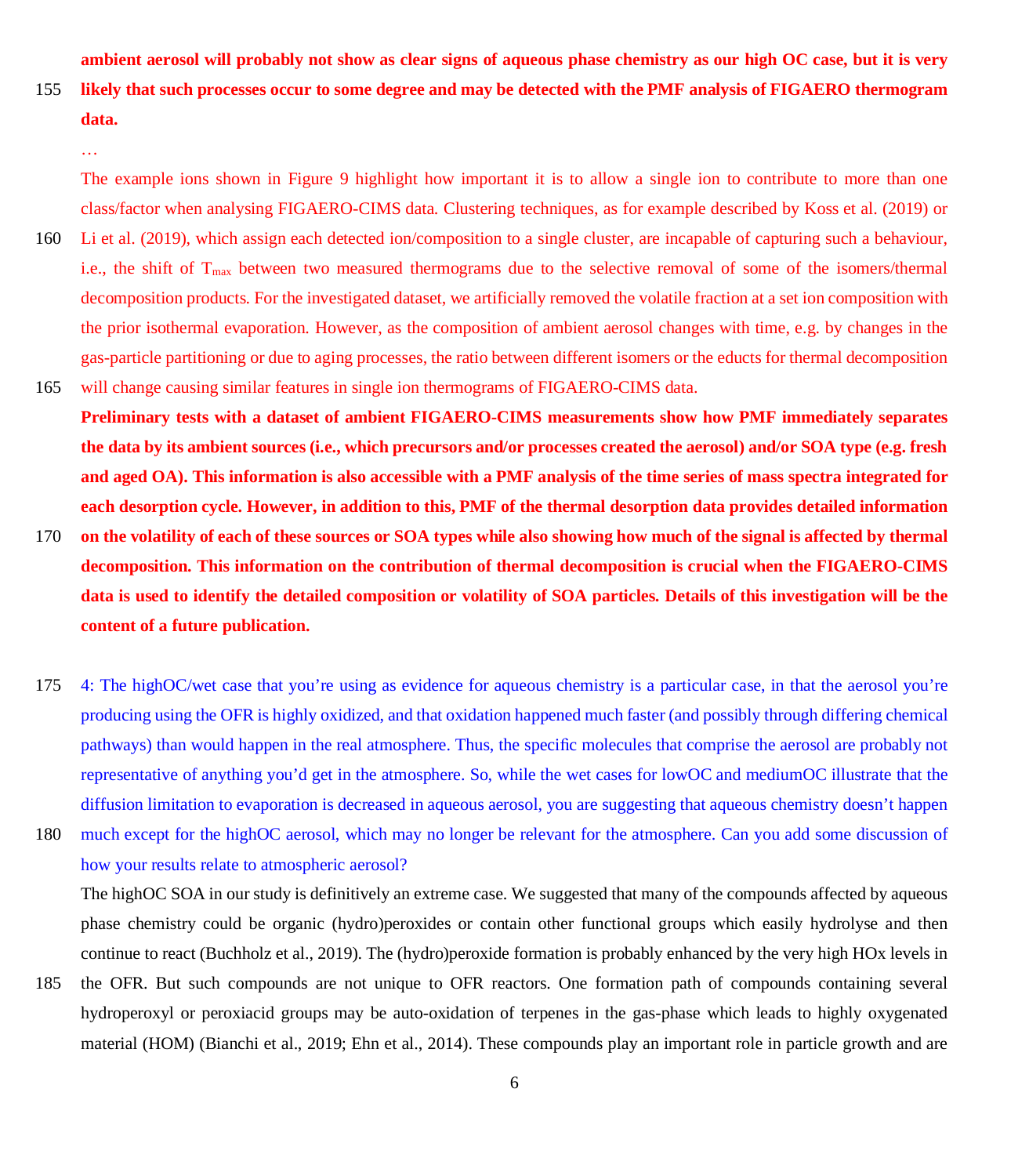being detected more and more in ambient measurements (Lee et al., 2018; Mohr et al., 2017). Another compound class which is possibly susceptible to hydrolysis is organo-nitrates (which did not occur in our study due to the experiment design). Thus,

190 we conclude that ambient aerosol will probably not show as clear signs of aqueous phase chemistry as the high OC case, but to some degree it is very likely and may be detected with the right measurement and analysis method. We mention how (hydro-)peroxides are most likely responsible for the different behaviour of the highOC samples in section 3.3 and extended the conclusion section with regard to the atmospheric relevance.

First paragraph in section 3.3:

- 195 As discussed by Buchholz et al. (2019), the different behaviour of the highOC SOA is most likely due to higher fractions of (hydro-)peroxides in the particles caused by the much higher  $HO<sub>2</sub>$  concentrations in the OFR at the highOC oxidation conditions. Most peroxides are sensitive to hydrolysis which will initiate a range of reactions in the aqueous phase. The low volatility products of these reactions thermally decompose to similar fragments as did the peroxide precursor. Thus, the same groups of ions are detected but at a higher  $T_{\text{desorp}}$ .
- 200

#### Conclusions:

The highOC SOA in our study may not be representative of ambient SOA of the same OC ratio as it was formed under extremely strong oxidation conditions in an OFR. But the type of compounds affected by aqueous phase chemistry (i.e., organic compounds containing (hydro)peroxides or other functional groups which easily hydrolyse and then continue to react) are not

- 205 unique to OFR reactors. One formation path of compounds containing several hydroperoxyl or peroxiacid groups is the autooxidation of terpenes in the gas-phase which leading to highly oxygenated material (HOM) (Bianchi et al., 2019; Ehn et al., 2014). These compounds play an important role in particle growth and are detected more and more in ambient measurements (Lee et al., 2018; Mohr et al., 2017). Another compound class which is possibly susceptible to hydrolysis is organo-nitrates (which did not occur in our study due to the experiment design). Thus, ambient aerosol will probably not show as clear signs
- 210 of aqueous phase chemistry as the high OC case, but it is very likely that such processes occur to some degree and may be detected with the PMF analysis of FIGAERO thermogram data.

# Specific Comments:

Pg. 4 Ln. 9: Which size particles were you selecting in the nano-DMA? Also, it would be useful to mention to flow rates of 215 your sheath and sample flows in the DMA, the ratio of which will determine just how quasi-monodisperse your selected particles become.

The Nano-DMAs were set to select 80 nm particles. The fraction of double charged 120 nm particles was very small (both regarding the total number and mass). Sample flows were always 1.0 lpm and the sheath flows were 10.0 lpm in the dry experiments and 8.0 lpm under wet conditions. The ratio between sheath and sample flow was thus 10 (dry) or 8 (wet) which

220 led to a small increase in broadening in the wet cases.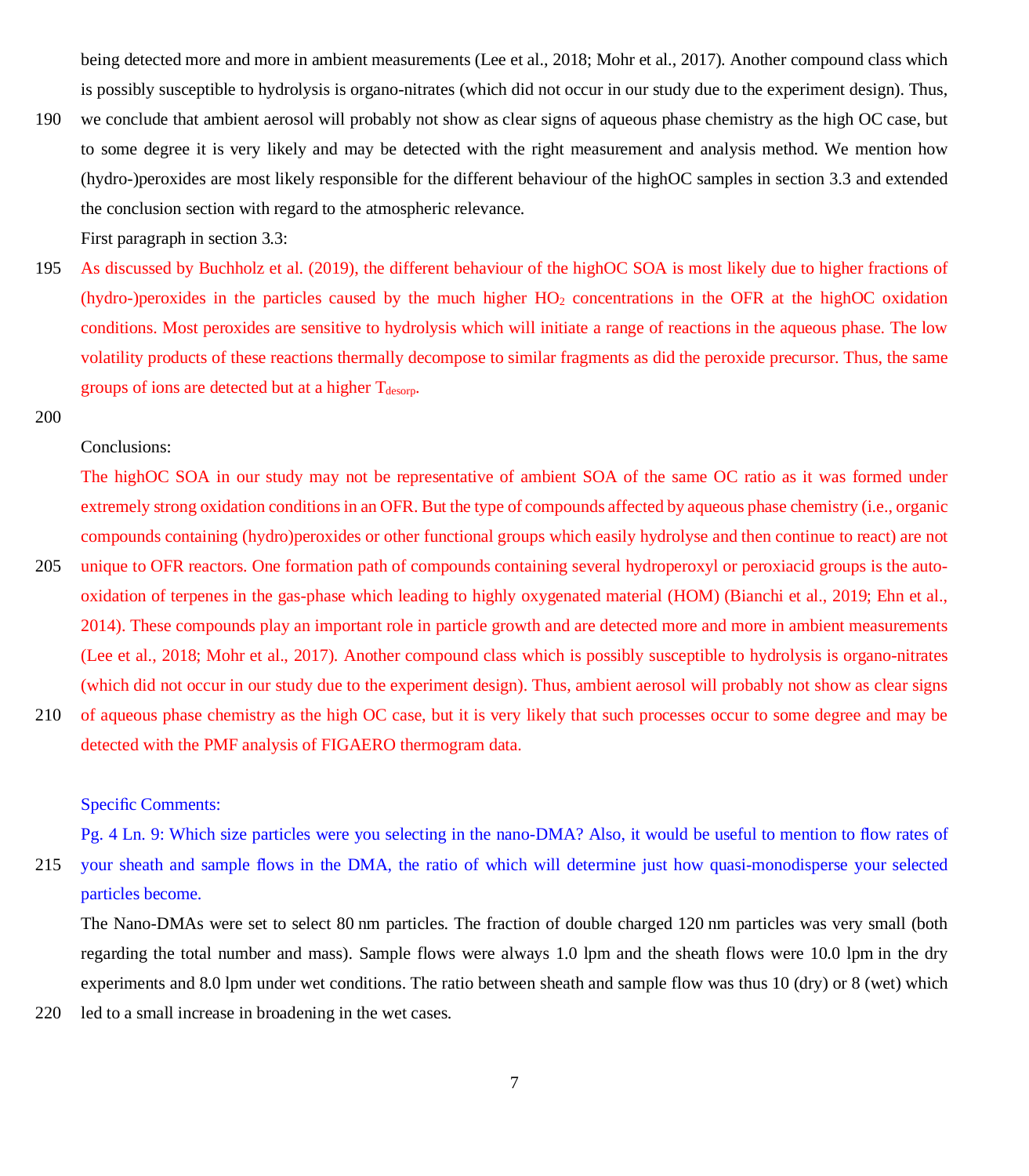We have added the information about the particle size in section 2.1 and for the flows in the detailed description in SI section 1.1.

A Nano differential mobility analyser (NanoDMA) was used to select a quasi-monodisperse particle distribution (electromobility diameter 80 nm) …

225 …

The NanoDMA was operated with an open loop sheath flow (10 L min<sup>-1</sup>, (dry): 8 L min<sup>-1</sup> (wet)) which together with the extremely short residence time inside the NanoDMA  $(\leq 0.3 \text{ s})$  limited the diffusion of gaseous compounds into the selected sample flow  $(1 \text{ L min}^{-1})$ .

230 Pg. 4 Ln. 13: You have already assigned the acronym OFR, so you should avoid writing out the words oxidative flow reactor hereafter.

Changed the text as requested.

Pg. 4 Ln. 17: I assume the 0.25 h evap time for fresh particles is due to the collection time on the filter? Please make this clear, 235 as it may confuse readers unfamiliar with FIGAERO operation, and they may wonder why you didn't sample fresh particles without a 15 min delay.

We point this out in the more detailed description in SI section 1.1. but for clarity we highlight this information also in the main manuscript text (page 4 line 22):

Note that the evaporation time of 0.25 h for the "fresh" sample does not stem from residence in the RTC but rather from time 240 needed to collect sufficient mass on the FIGAERO filter (more details in SI section 1.1).

Pg. 11 Ln. 20: Have you considered summing the LB1, LC1 and LC2 factors together? It could be that PMF is splitting up the background factor before pulling out the last of the V-type factors, so you could just recombine the split background factors. We agree on that the splitting of LC1 and LC2 is probably artificial. But note that the contamination (LC1 and LC2) only

245 occurred for one sample due to "user interference" (most likely some issues when changing the filter or maintaining FIGAERO). Thus, adding LC1 and LC2 to the general background LB1 stemming from the instrument is not helpful.

Pg. 13 Ln. 1: How have you taken into account the effect of the stainless steel RTC walls on changes in VFR? Could there have been different wall effects during dry vs. wet conditions, i.e., different uptake coefficients to the wall surface? When it's

250 humid enough to have one or several monolayers of water molecules on the walls, they could appear very different to a gas or particle than if it's bare metal.

The reviewer is correct in pointing out that "wetted" walls (RTC RH 80%) will have different uptake properties than dry stainless steel.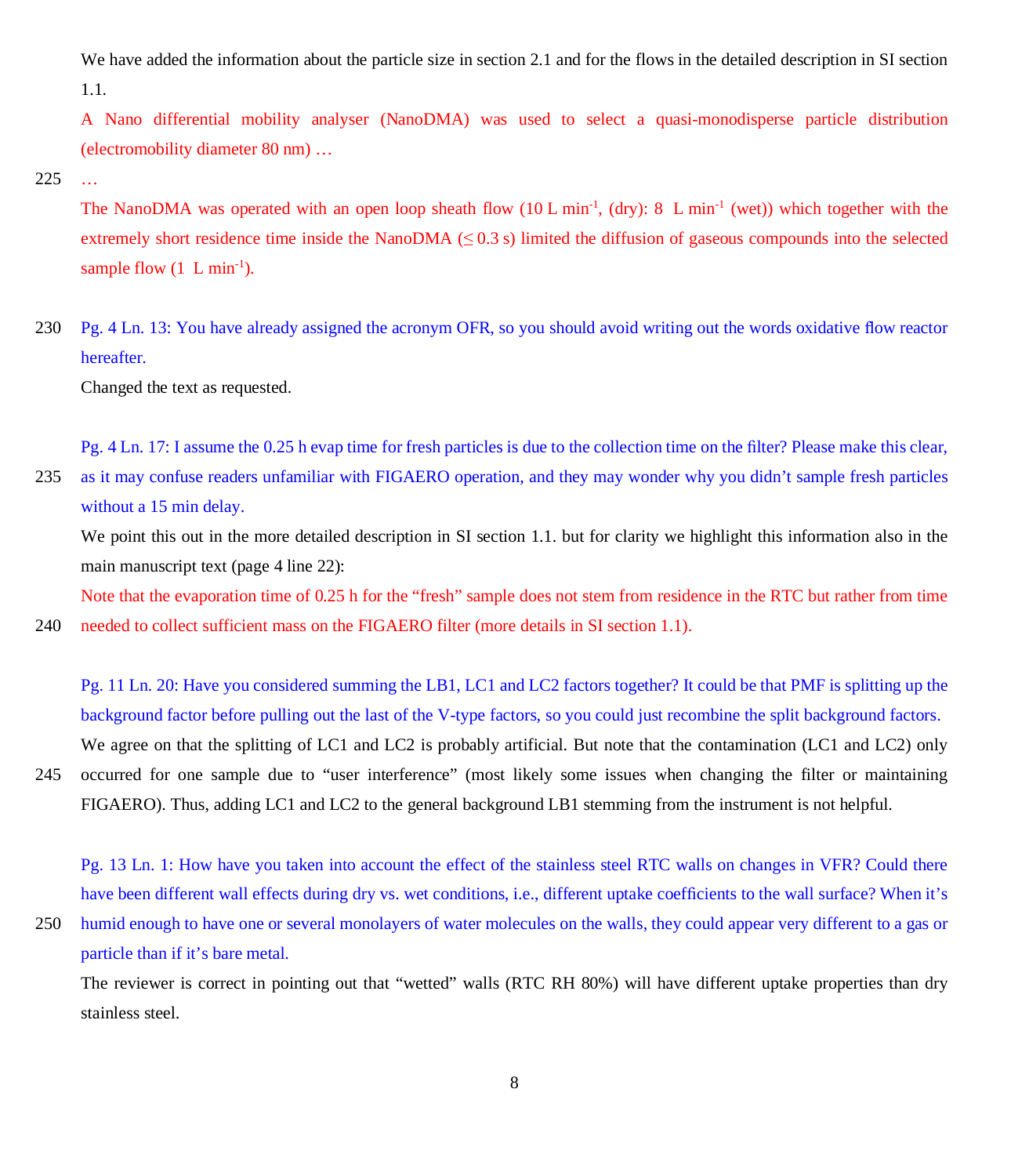We tested the capability of the stainless-steel RTC wall to take up all evaporating vapours under dry conditions for a previous

255 study (Yli-Juuti et al., 2017). An increase in SOA mass inside the RTC by a factor of 20 did not change the observed evaporation behaviour. This means that the particle evaporation was not limited by build-up of compounds in the gas phase, i.e., the dry walls acted as "perfect sinks".

Under wet conditions, the changes of wall losses of gases will depend on their Henry's law constants or, more generally, on if the compounds are hydrophilic or hydrophobic. As most of the compounds evaporating from the studied SOA types should be

260 at least slightly hygroscopic, we can expect an increase in wall uptake under wet conditions. As the stainless-steel walls we already such good sinks in the dry case, this increase will not have an effect on the observed evaporation behaviour and composition changes of the particles.

The particle wall loss increases most probably in the wet case as both the walls and the aerosol particles may be more "sticky". Our study is not based on the overall mass conservation. The particle population is homogeneous so loss to the wall reduces

- 265 the available particulate mass but not the composition of the population. We have tried to measure the evaporating gaseous compounds with CIMS during some of the evaporation experiments, but the signals were too low for detection. In addition, we did not observe any accumulation of vapours in the gas phase during the evaporation experiments. This confirms that the stainless RTC walls are indeed efficient sink for the vapours.
- 270 Table 2: It would be informative if you present here and discuss elsewhere the estimated volatility of each of your V-type factors (by converting their T-max to volatility).

We deliberately did not show the C<sup>\*</sup> values here as we did not want to go into details of the calibration necessary for this conversion. This manuscript is focusing on the method and general interpretation of the PMF factors with regard to the underlying particle phase processes while the companion paper (Tikkanen et al., 2019) investigates how the C\* values assigned

- 275 with this method compare to those derived with process modelling of isothermal evaporation data for the same SOA particles. Assuming an average molecular weight of 200 g mol<sup>-1</sup> and applying the same  $T_{\text{max}} > C^*$  calibration as in Tikkanen et al. (2019), we find that the linear part of the FIGAERO heating ramp from 25 °C to 190 °C corresponds to log10( $C^*$ ) values of +2 to -12. This covers the majority of SVOC to ULVOC (ultra-low volatility organic compounds, Schervish and Donahue, 2020) that can be expected from  $\alpha$ -pinene oxidation. We use these C\* values to indicate the desorption temperature ranges for
- 280 S-, L-, and ELVOC in Figures 5 7 and S 4 S 6 as a rough guideline for the reader.

# Figure 9: Could you subtract the background signals from the total, such that the V-type factors will add up to the light blue lines? It could be visually easier to understand then.

We changed the Figure as requested. We noticed a small mistake in panel (c) in the original Figure (the reconstructed signal

285 had been used instead of the measured) and a typo regarding the sum formula in the labels of panels (a) and (b) and the corresponding text ( $[C_8H_{12}O_5+I]$ <sup>-</sup> is shown, not  $[C_8H_{10}O_5+I]$ <sup>-</sup>).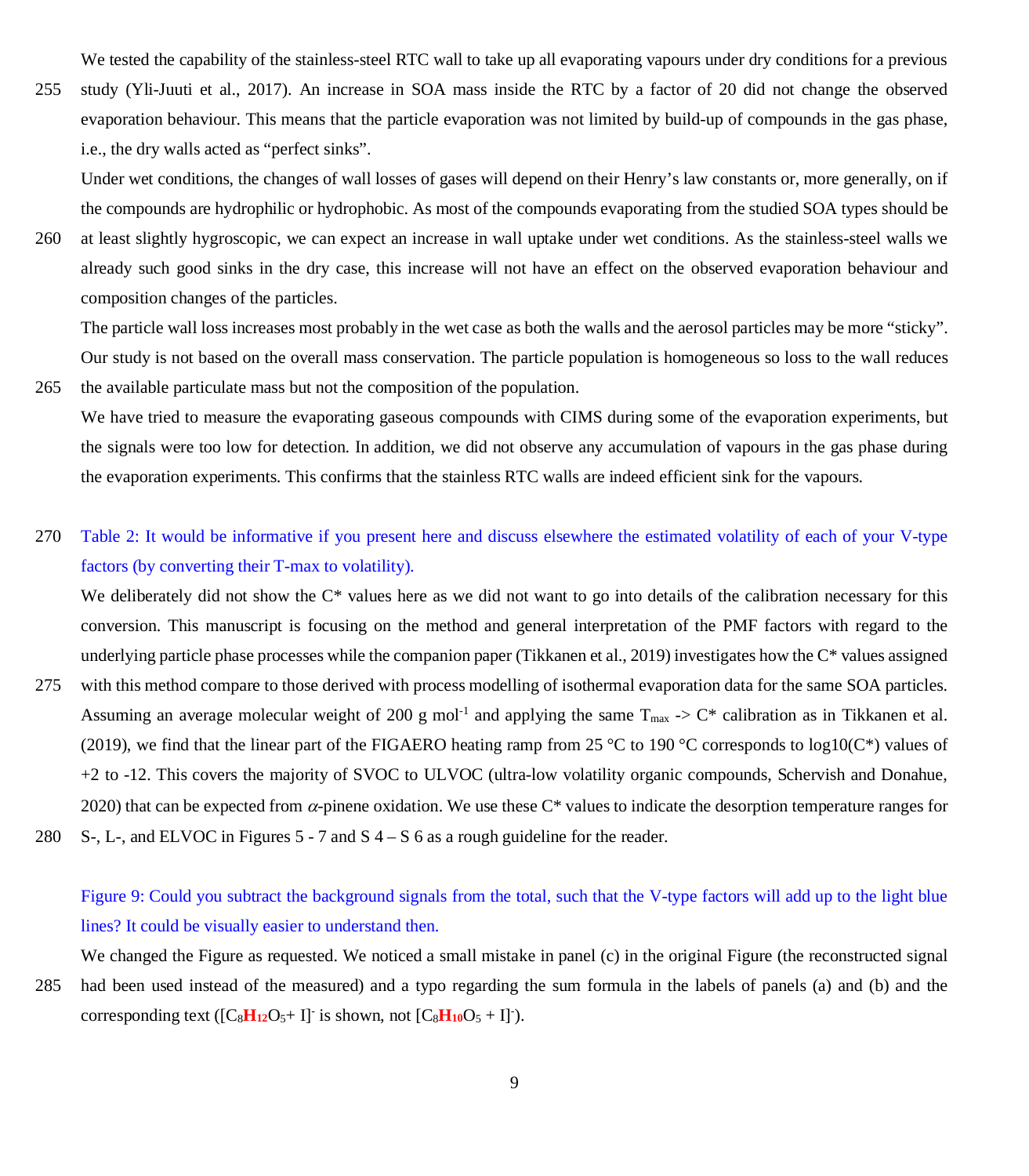# **References**

Bianchi, F., Kurtén, T., Riva, M., Mohr, C., Rissanen, M. P., Roldin, P., Berndt, T., Crounse, J. D., Wennberg, P. O., Mentel, T. F., Wildt, J., Junninen, H., Jokinen, T., Kulmala, M., Worsnop, D. R., Thornton, J. A., Donahue, N., Kjaergaard, H. G. and

290 Ehn, M.: Highly Oxygenated Organic Molecules (HOM) from Gas-Phase Autoxidation Involving Peroxy Radicals: A Key Contributor to Atmospheric Aerosol, Chem. Rev., 119(6), 3472–3509, doi:10.1021/acs.chemrev.8b00395, 2019.

Buchholz, A., Lambe, A. T., Ylisirniö, A., Li, Z., Tikkanen, O.-P., Faiola, C., Kari, E., Hao, L., Luoma, O., Huang, W., Mohr, C., Worsnop, D. R., Nizkorodov, S. A., Yli-Juuti, T., Schobesberger, S. and Virtanen, A.: Insights into the O:C dependent mechanisms controlling the evaporation of a-pinene secondary organic aerosol particles, Atmos. Chem. Phys. Discuss., 1–21,

295 doi:10.5194/acp-2018-1305, 2019.

DeRieux, W.-S. W., Li, Y., Lin, P., Laskin, J., Laskin, A., Bertram, A. K., Nizkorodov, S. A. and Shiraiwa, M.: Predicting the glass transition temperature and viscosity of secondary organic material using molecular composition, Atmos. Chem. Phys., 18(9), 6331–6351, doi:10.5194/acp-18-6331-2018, 2018.

Ehn, M., Thornton, J. A., Kleist, E., Sipilä, M., Junninen, H., Pullinen, I., Springer, M., Rubach, F., Tillmann, R., Lee, B.,

300 Lopez-Hilfiker, F., Andres, S., Acir, I. H., Rissanen, M., Jokinen, T., Schobesberger, S., Kangasluoma, J., Kontkanen, J., Nieminen, T., Kurtén, T., Nielsen, L. B., Jørgensen, S., Kjaergaard, H. G., Canagaratna, M., Maso, M. D., Berndt, T., Petäjä, T., Wahner, A., Kerminen, V. M., Kulmala, M., Worsnop, D. R., Wildt, J. and Mentel, T. F.: A large source of low-volatility secondary organic aerosol, Nature, 506(7489), 476–479, doi:10.1038/nature13032, 2014.

Lee, B. H., Lopez-Hilfiker, F. D., D'Ambro, E. L., Zhou, P., Boy, M., Petäjä, T., Hao, L., Virtanen, A. and Thornton, J. A.: 305 Semi-volatile and highly oxygenated gaseous and particulate organic compounds observed above a boreal forest canopy, Atmos. Chem. Phys., 18(15), 11547–11562, doi:10.5194/acp-18-11547-2018, 2018.

Mohr, C., Lopez-Hilfiker, F. D., Yli-Juuti, T., Heitto, A., Lutz, A., Hallquist, M., D'Ambro, E. L., Rissanen, M. P., Hao, L.,

310 Schobesberger, S., Kulmala, M., Mauldin, R. L., Makkonen, U., Sipilä, M., Petäjä, T. and Thornton, J. A.: Ambient observations of dimers from terpene oxidation in the gas phase: Implications for new particle formation and growth, Geophys. Res. Lett., 44(6), 2958–2966, doi:10.1002/2017GL072718, 2017.

Schervish, M. and Donahue, N. M.: Peroxy radical chemistry and the volatility basis set, Atmos. Chem. Phys., 20(2), 1183– 1199, doi:10.5194/acp-20-1183-2020, 2020.

315 Schobesberger, S., D'Ambro, E. L., Lopez-Hilfiker, F. D., Mohr, C. and Thornton, J. A.: A model framework to retrieve thermodynamic and kinetic properties of organic aerosol from composition-resolved thermal desorption measurements, Atmos. Chem. Phys., 18(20), 14757–14785, doi:10.5194/acp-18-14757-2018, 2018.

Li, Y., Pöschl, U. and Shiraiwa, M.: Molecular corridors and parameterizations of volatility in the chemical evolution of organic aerosols, Atmos. Chem. Phys., 16(5), 3327–3344, doi:10.5194/acp-16-3327-2016, 2016.